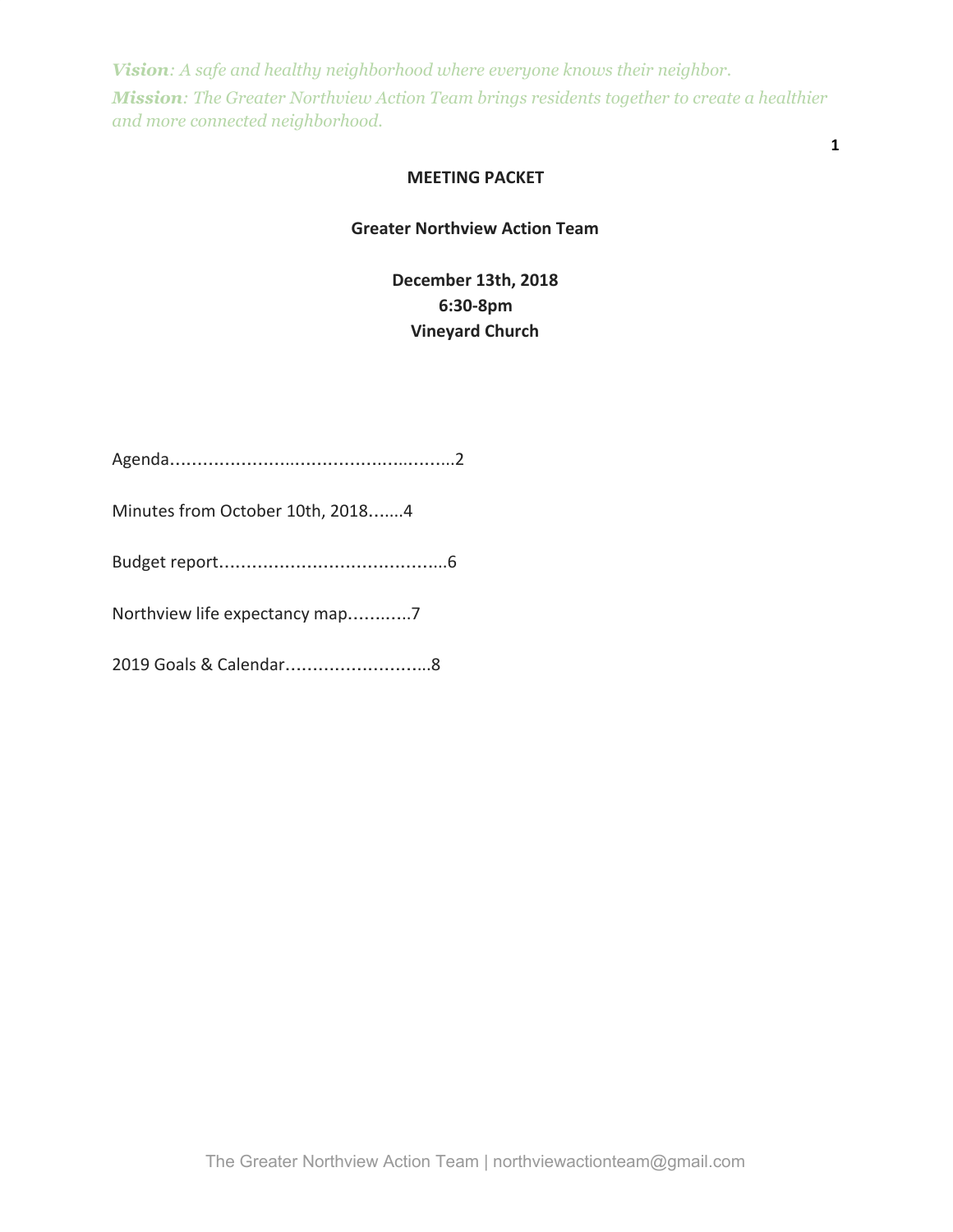## **2**

#### **AGENDA**

Greater Northview Action Team, Thursday, December 13th, 2018 6:30-8:00pm, Vineyard Church

6:30-6:45pm - Food and community

Agenda - 6:45pm

- Introductions
- Approve agenda
- Approve minutes
- Wins & Recognition (5')
	- a. Living Room Huddle Team
	- b. Angie huddle
	- c. Community center
	- d. Leadership Training Kyle
	- e. Mayor's Spirit of the Holidays Parade Heath, Tori
	- f. Citizens Academy Pat Satterlee
	- g. Bowling night Heath
	- h. Public Health Advisory Council Julie G
	- i. Mercury LTE Tom
	- j. Other
- Announcements/updates (10')
	- a. Financial
		- i. Budget report Kyle
	- b. Communications & Outreach Angie & Heath
	- c. Boards
		- i. Citizens Academy Pat
		- ii. Parks and Rec Elaine
		- iii. Bike and Ped Advisory Committee Ron
		- iv. USD-383 Diversity Committee Doug (January)
	- d. Projects
		- i. Community Center Aileen
		- ii. Huddles Doug and Brandon
		- iii. Food access Julie G
		- iv. Retreat Doug & Kyle
- Business, worksession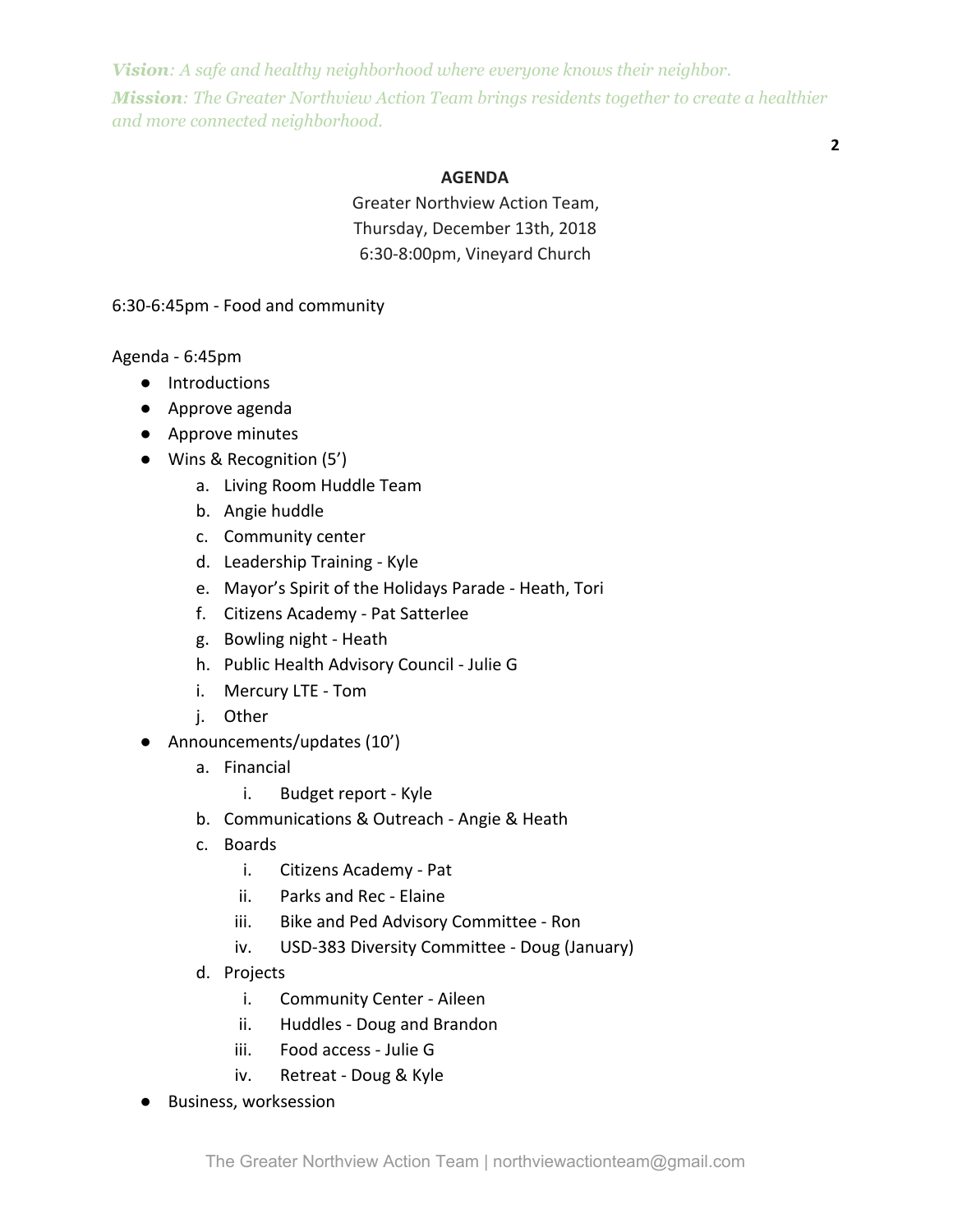**3**

- a. Co-Chair selection
- b. Meeting with Dr. Morton 11/2 Angie, Heath, Brandon
- c. Communication and Outreach Team volunteers (Heath and Angie)
- d. Funding opportunities
	- i. IOBY challenge
		- 1. Webinar Julie
		- 2. Youth project(s) Brandon
	- ii. Innovative Projects Kansas Community Services Block Grant
- e. Northview maps/data
	- i. Opportunity Map liaison nomination
- f. 2019 Goals & Calendar
- g. Neighborhood meal
- h. Walking school bus
- Other
- Action items
- Adjourn

Next GNAT business meeting: -------------, 6:30-8pm Vineyard Church.

Next Huddle Team meeting (Topic: Promotion)

Next Food Access Team Meeting

Next Communications Team meeting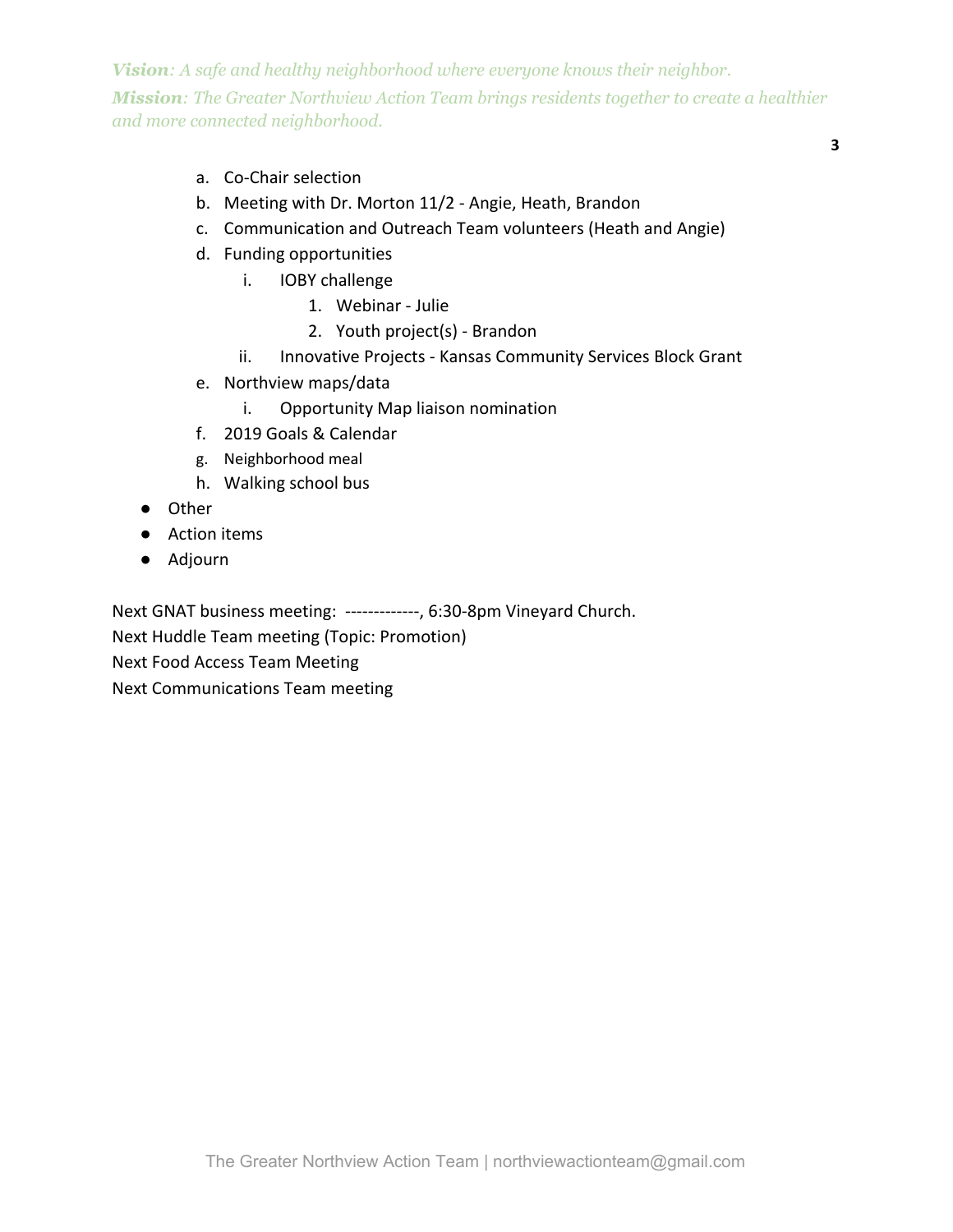# **MINUTES OF MEETING October 25, 2018 at Vineyard Community Church**

**4**

- 1. Brandon Irwin called the meeting to order at 6:45 p.m.
- 2. Members introduced themselves.
- 3. Brandon reviewed our meeting guidelines with a new handout listing those.
- 4. The agenda for the meeting was approved.
- 5. Minutes from the last meeting were emailed Monday, October 22 by Angie. They were approved.
- 6. Recognition was given to members who helped with:
	- a. The flu clinic
	- b. The Community Center Advocacy Group
	- c. Doug's history of Northview
	- d. Angie for communications
	- e. Childcare
	- f. Food at the meetings (Jennifer and Angie)
	- g. Use of Vineyard Community Church (Mark and Kyle)
- 7. Announcements were made:
	- a. Finance: The group needs to spend most of its funds before December 31, 2018.
	- b. Angie is collecting intake forms from members. The forms list our strengths and abilities which might be useful to the group.
	- c. A greeter will be at meetings to welcome new members and get them acquainted with GNATs.
	- d. The city of Manhattan is launching a new program, Neighborhood MHK, which will serve as a liaison between the city and residents. The city is divided into several regions with different needs and concerns. Shauna Laauwe is our contact for this program.
	- e. Outreach had no report
	- f. Colby reviewed a handout Aileen had prepared about the Rec Center meeting. Twelve of the 40-member steering committee were present, and they offered little input compared with the GNATs members who were present.
	- g. Brandon addressed IOBY (In Our Back Yard), a crowdfunding opportunity/challenge. Funds raised for a community projects can be matched up to \$10,000 for a limited time (the campaign must be implemented by Summer 2019).
	- h. Brandon is meeting with the principal of Northview Elementary School, Dr. Morton, at 11:30 on November 2 at the school.
	- i. The upcoming bond issue vote was addressed. More information is available by searching "USD 383 Bond" on the internet. Some are concerned that the bond does not address overcrowding at the high school. It was decided that GNATs will add a link to the information but not advocate one way or another.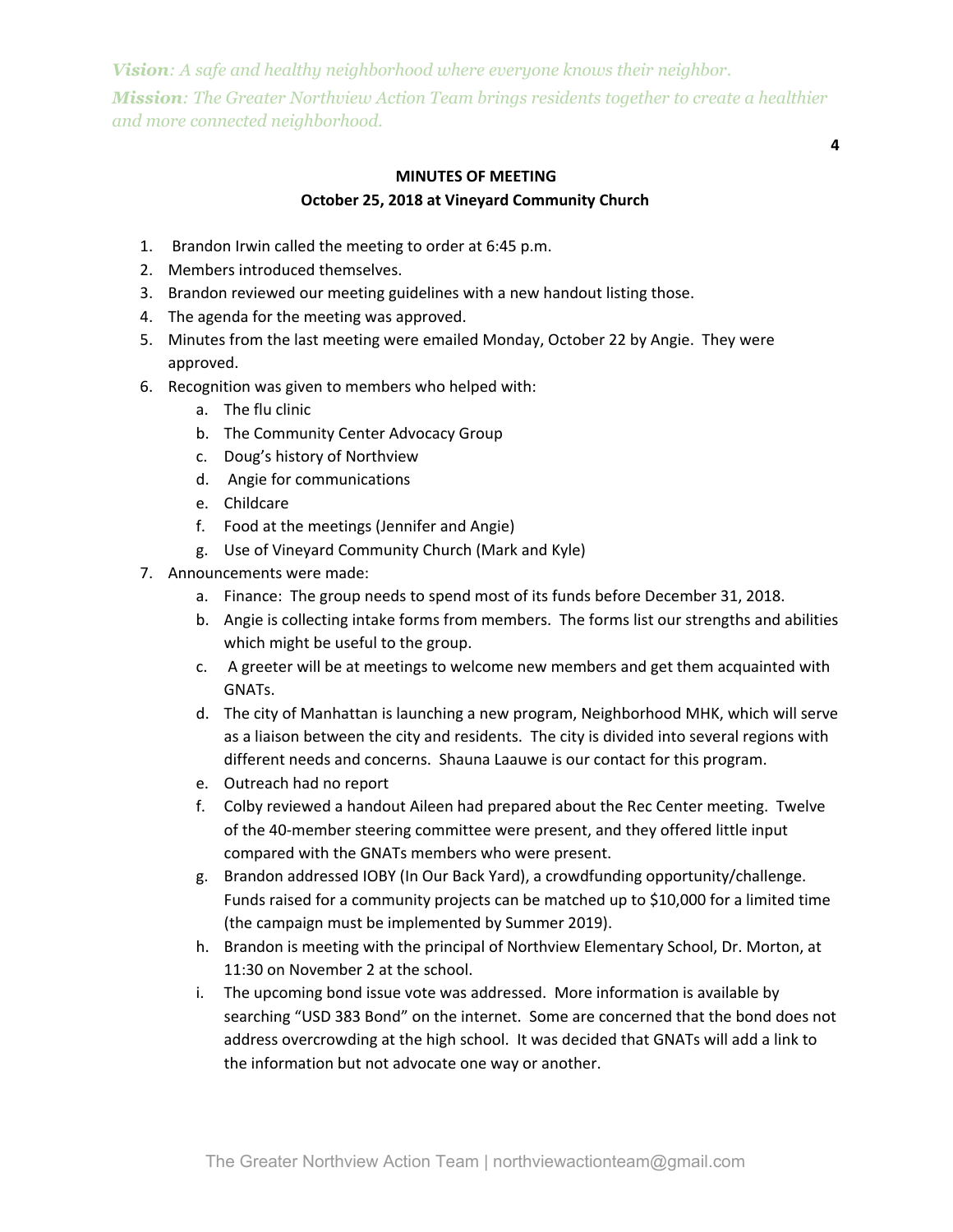- **5**
- j. Aileen has offered to give us a one-hour tour of the Beach Art Museum as a social activity.
- k. The Public Health Advisory Council seeks input for the community to give feedback to the Riley County Health Department. This is an opportunity for us to offer input in this area. The council meets the fourth Wednesday of each month from 4:00 until 5:00 p.m. at the Health Department.
- l. From 9:30-10:30 a.m. on November 4, the First Congregational Church at Poyntz and Juliette Avenues will hold a discussion on food insecurity in the Flint Hills. They would like a representative from Northview. Kyle has information about this.
- 8. Year Zero Reflection Brandon reviewed the history of the group, committees, and future plans. Brandon will serve as the interim co-chair. Elections will be held later. We also plan to reconvene the workgroups started this summer.
- 9. Business:
	- a. Brandon presented a project proposal for huddles/parties to talk about the neighborhood. This will spend some of the funds we need to spend. Members discussed several questions concerning the presence of non-Northview attendees at the huddles and the possibility of an extension of time to use the grant funds.
	- b. The group voted to purchase a whiteboard for use at meetings.
	- c. Greeters (see item 7c above) were selected: Julie, Heath, and Linda Morse.
	- d. Brandon was selected as the interim co-chair.
	- e. The calendar was discussed. The next meeting would have been November 8, but was cancelled in favor of the first huddle, a brunch November 10 at Sarah's house. We also cancelled the November 22 meeting due to the Thanksgiving holiday.
	- f. The Huddle Planning Team includes Angie, Heath, Kyle, Dominique, and Scott.
	- g. The retreat will be discussed by email. Originally planned for December 2018, it may also be moved back to January 2019.
	- h. Green Apple Bikes is a city-wide program providing bicycles and racks. Sponsors pay \$2,000 to have a rack and six bicycles purchased. Upkeep costs the sponsor \$1,000 per year. There are currently no racks east of Tuttle Creek Boulevard. The potential to sponsor one or more racks through an IOBY campaign was discussed.
- 10. The meeting was adjourned at 8:05 p.m. The next meeting is the huddle brunch at Sara's home November 10.

Respectfully Submitted, Scott Lake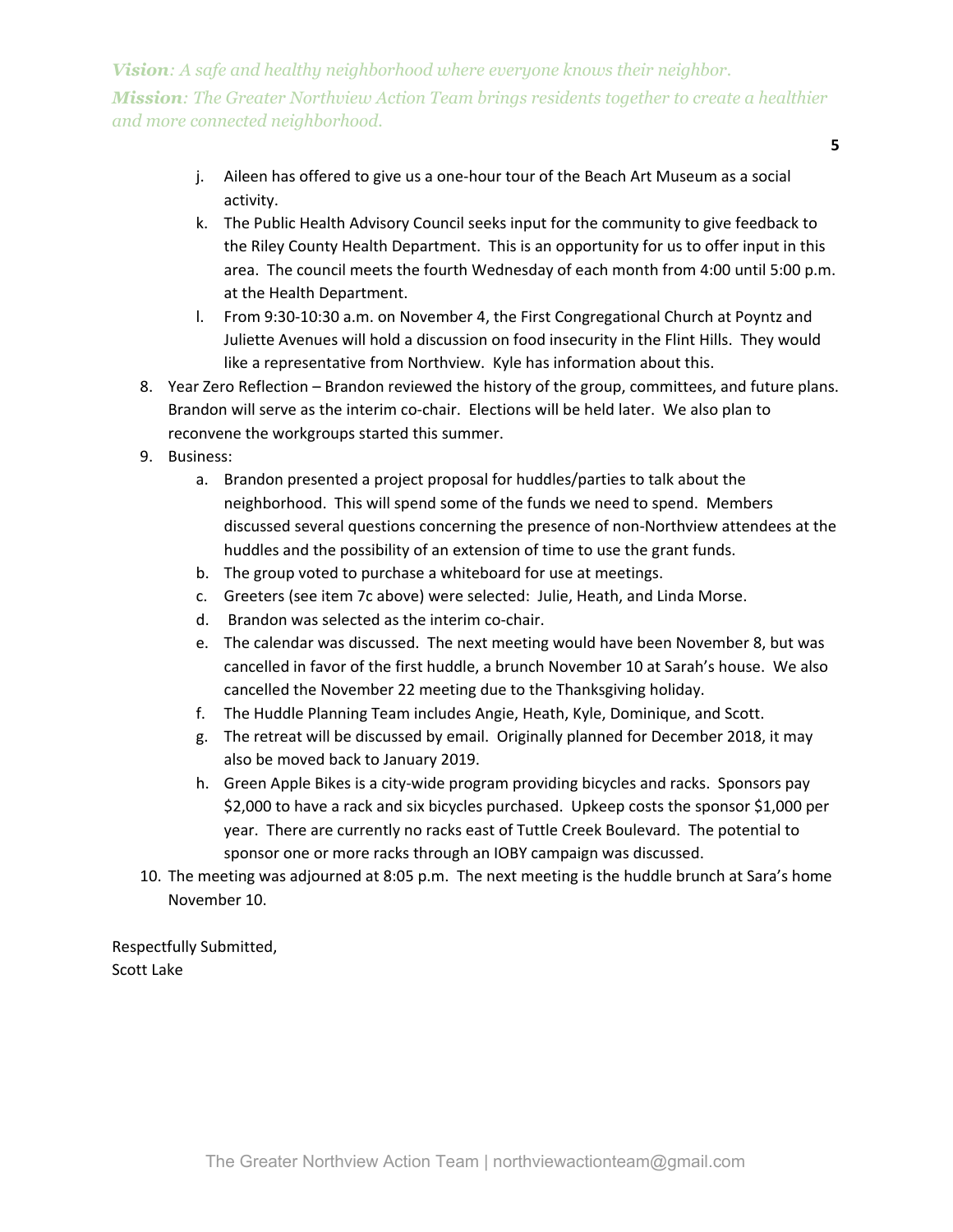**6**

## **BUDGET REPORT (updated 12.13.18)**

### **Total: \$18,080**

**Office supplies** - \$500 Ex. Pens, pads, paper, flip charts, clipboards, 3 ring binders, name tags, etc.

**Food** - \$1,500 \$1,500/\$200/meeting = 7.5 meetings

**Childcare** - \$480  $$480/\$15 = 32$  hrs

**Transportation** - \$500 ATA bus passes \$500/\$30/mo. Pass = 16.6 passes

**Language translation/interpretation services** - \$2,850 Ex. Spanish, Arabic, etc. Consider recruiting from within Northview.

## **Communications and outreach** - \$1,500

Ex. Photography, videos, website, flyers and posters, door hangers, NAT T-Shirts/wristbands, Facebook post 'boosts', etc.

**Stipends** - \$4,750  $$4,750$ / $$600 = 7.91$  person years \$600/\$25 = 24 meetings or activities/person

**Consultants and trainings** - \$5,000

**Leadership Training** - 10 registrations at Kansas Leadership Center + \$2,000 for travel expenses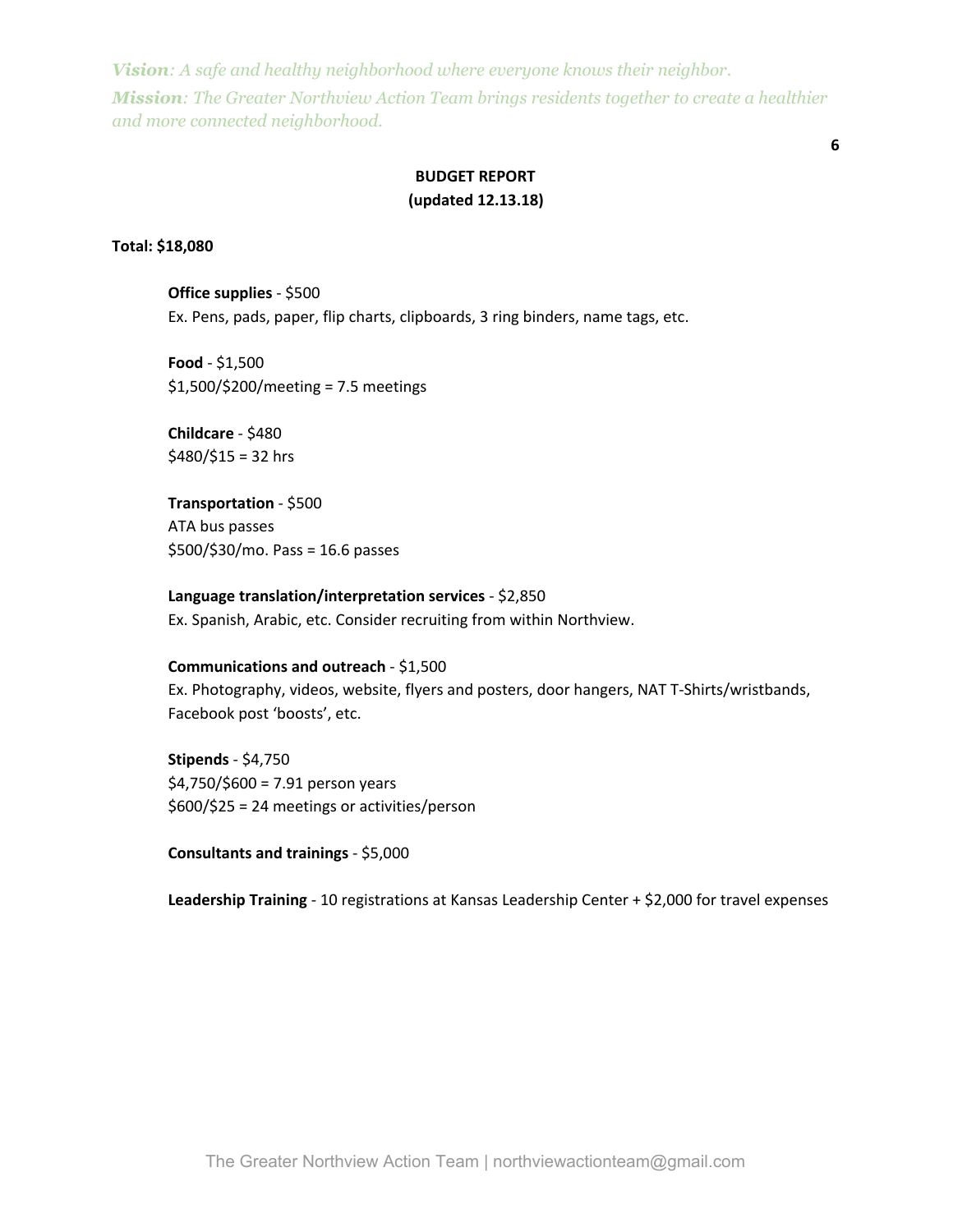**7**





Data Source: Kansas Department of Health and Environment-Bureau of Epidemiology and Public Health Informatics